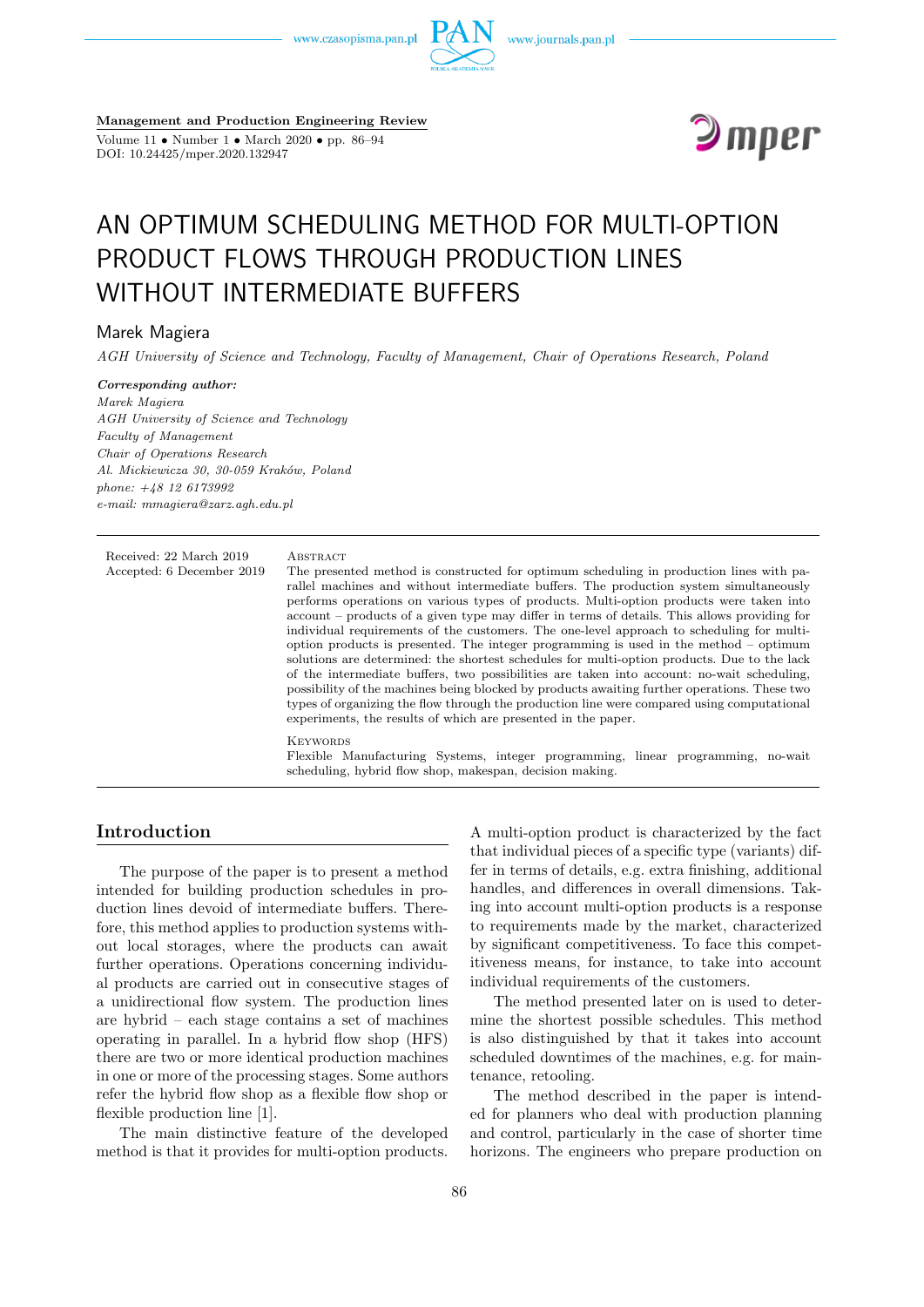

production lines can use this method to determine the shortest schedules for production lines without intermediate buffers. Hence, the shortest schedules are determined in terms of the optimum criterion of schedule length. If a production plant uses another method which does not guarantee determination of an optimum solution, the method presented in this paper can be used for the purposes of comparison. First of all, it is possible to compare the lengths of the determined schedules, in order to determine the deviation of the optimum, as well as computation times.

The developed method is significant for the planners not only because it determines the shortest schedules. Another, very important advantage of this method is that it provides for multi-option products, as already mentioned in the paper. Thanks to these two advantages, the method can give an advantage in a competitive market. On one hand, optimum schedules are determined; on the other, individual requirements of the product recipients are taken into account – the products can be made in different variants. Another important fact is that the mathematical models concerning the method try to reflect the conditions of a production process as accurately as possible, e.g. by taking into account machine downtimes.

The motivation for developing the method described in the paper were the aforesaid benefits of the applied production scheduling concept. So far, the issues regarding production of multi-option products have not been broadly described. This article is a supplement in the scope of mathematical description of building production schedules regarding multi-option products.

According to the classification of mathematical problems [2], the method presented herein concerns production planning, as part of which task scheduling is performed. The scheduling which the developed method concerns is a part of the tasks solved during operating control, which is also referred to as operating planning [3]. Usually, it encompasses a short time horizon, and takes into account the current status of the production system. Scheduling sometimes also connected with planning regarding longer time horizons and seen as an integrated process of planning and scheduling. This can be seen, e.g., in publications [4] and [5].

The literature concerning scheduling for production systems is extensive. Soualhia et al. [6] presented an overview of IT tools used for task scheduling. An overview of the task scheduling in production hybrid systems, which this paper pertains to, was made by Ruiz and Vasquez-Rodriguez [7]. They analysed over

two hundred papers. Their analysis of the applied optimality criteria showed that the time criteria predominate, constituting over 90% of the applied criteria. Among these criteria, schedule length, also referred to as operation scheduling length, dominates. The criterion applied in the developed method concerns this very group of criteria. The second group of criteria included in scheduling are the cost criteria.

Yet, it should be emphasized that minimizing the schedule length also reduces production costs, as the time of completing a production order is shorter.

Production line scheduling makes use of optimum or approximate methods. The developed method is an optimum one. Optimum solutions were determined e.g. using integer programming. The use of mathematical programming in the developed method was inspired, e.g., with works [8] and [9]. These works show very good perspectives for using mathematical programming in production planning. This is the result of the observed development of software and computer technology.

Approximate methods are an alternative for optimum methods. These methods are used mostly for solving problems of relatively significant size. Approximate methods are characterized by short computing time. But an obvious downside of these methods is that they determine solutions encumbered with a certain deviation from the optimum. The rudiments of creating approximate methods and the issues regarding construction of approximate algorithms were described, e.g., by Gonzales [10]. Another disadvantages of the approximate methods include: premature convergence to the relative extremum, as well as stagnation in the search for solution sets. These disadvantages contributed to the development of hybrid methods. The idea of hybrid methods was described in detail in the paper [11]. The detailed overview of the hybrid methods was presented in the paper [12].

Scheduling employs one of two concepts: monolithic or hierarchical. The monolithic (single-level) concept is characterized by a global approach to the problem. This means that all the partial tasks are solved simultaneously. In the case of adopting the alternative approach to problem solving – the hierarchical (multi-level) method – the problem to be solved is divided into partial tasks. These tasks are assigned to individual levels of the method. E.g. in the case of building a production schedule, operations may be assigned to machines at the top level, while at the bottom level operations are assigned to machines. Examples of using this concept are presented, e.g. in papers [13] and [14]. Hierarchical methods are usually applied to problems of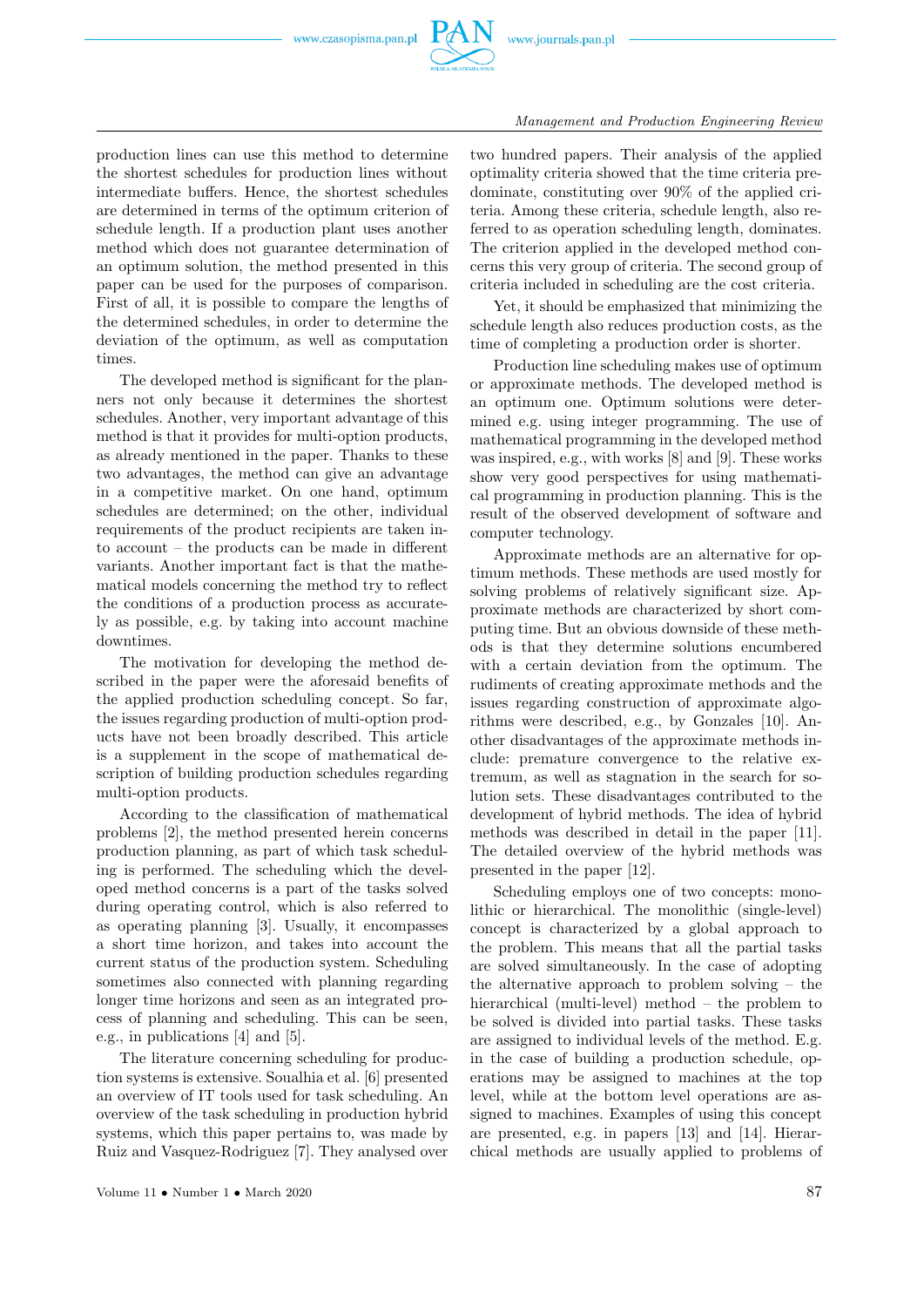

relatively significant size. Dividing the problem into tasks solved consecutively results in solving of smaller-sized problems – assigned to individual levels of the method. The results of solving a lower-tier problem are input parameters for the task solved at the upper tier. Therefore, applying the hierarchical concept usually results in defining solutions encumbered with a certain deviation from the optimum solution.

The aforementioned downside of the hierarchical concept contributed to application of the monolithic concept in the developed method. This means that all the input data must be taken into account simultaneously. Problems solved with single-level approach (monolithic) are often large-sized. The size of the problem to be solved, constituting an integer being the measure of the input data quantity, has a significant impact on the computational complexity – memory and time [15]. Yet the aforesaid development of computer technology and software allow solving of problems of increasing sizes.

It should be emphasized that the monolithic method propose in this paper has a significant advantage – it enables creation of the shortest flow schedules (optimum) for various types of products through production lines. This was achieved by employing using the monolithic approach and using integer programming.

Another significant advantage of the developed method, which should also be pointed out, is dedicating this method to multi-option products. This required construction of a data structure which takes into account various variants of the products of a given type. The products were grouped by technological operations, some of which are identical, while some may be similar (in the case of individual product variants). Thus, the developed method concerns group technology [12]. Product grouping simplifies planning and control of production. Primary advantages of group technology include reduction of unit costs and flexibility of production.

Flexibility of production system which the method concerns is mostly related to flexibility of the production assortment. It is possible to perform operations concerning various types of products. The production system is also characterized by flexibility of the production volume. Production of small batches is also profitable. This is particularly important for multi-option products, which often vary in terms of details – depending on the customer's requirements. Production machines are also characterized by flexibility. The method described further on is also characterized by flexibility of the production routes. This means that operations of the same type

can be performed on different machines which are capable of performing them. The aforesaid types of flexibility are typical of Flexible Manufacturing Systems (FMS) [13].

Scheduling is a field of production engineering, which is still developing. Not only are new concepts for solving complex problems developed, but new tasks are formulated, which are solved simultaneously to the creation of a new production schedule. One of these concepts is rescheduling. It consists in creation of a new schedule, usually if the original schedule can no longer be followed. Another reason for rescheduling is to provide for new, urgent orders. In the methods concerning rescheduling often, assignment of operations to machines regarding selected products is often retained, and the operation starting times for specific machines are re-determined only for certain products. This means that rescheduling can apply only to certain products. The issues concerning this trend is described, e.g. in studies [18] and [19]. This direction of research was mentioned, as many mathematical dependencies concerning mathematical models presented further on can be used for rescheduling. However, these models apply primarily to another direction of developing the scheduling studies – creation of schedules where products can be manufactured in short batches, often with piece production, on account of providing for individual requirements of the customers.

The detailed description of the developed method is included in the following sections of the paper. Section 2 is dedicated to the general description of the problem and the concept of its solution. Section 3 features the detailed presentation of the proposed method. The results of computational experiments used for verification of the developed method are presented in Sec. 4.

### **General description of the problem and monolithic method**

The monolithic method concerns a unidirectional, multi-stage production line without intermediate buffers. Each product encumbers no more than one machine of the given stage. Certain stages may be omitted. This results from machine specialization, their capacity for performing operations. If in the case of a given product, a specific operation which can be performed at the given stage is not performed, this stage is omitted. A model setup of such a production line is shown in Fig. 1.

In the described production line, it is necessary to simultaneously perform operations concerning multioption products of various types. Seeing as the line is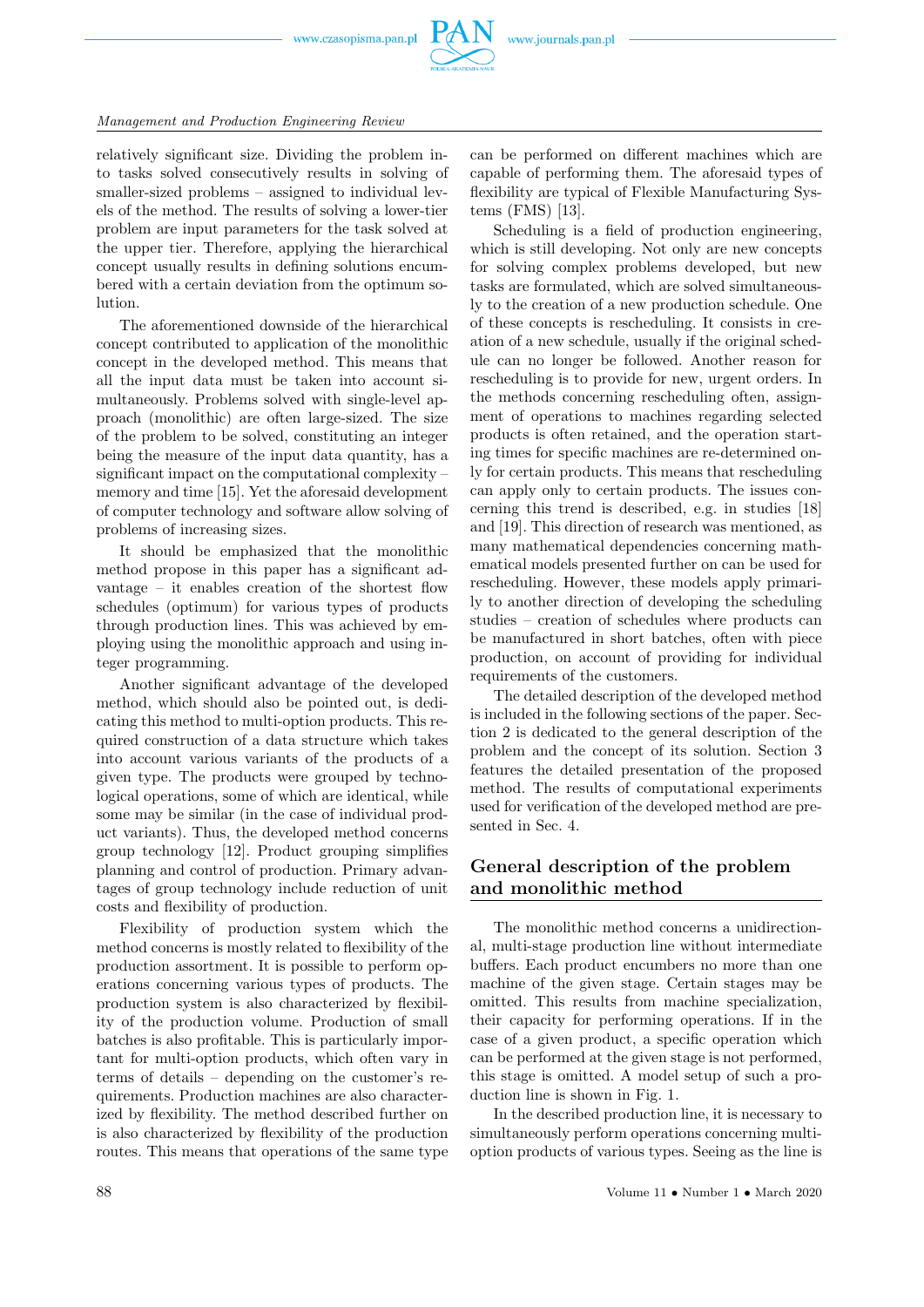

not fitted with intermediate buffers, two cases should be taken into account:

- no-wait scheduling breaks between operations are intended solely for transporting the products between machines belonging to various stages [20];
- possibility of the machines being blocked by products awaiting performance of consecutive operations – the machines can act as buffers (local storages).



Fig. 1. Diagram of the hybrid production line without intermediate buffers.

Taking the aforesaid cases into account, it is necessary to build the shortest possible production schedules. When building these schedules, it is necessary to take into account the machinery stock setup, production capacities of the machines and constraints regarding the order of operations assigned to individual multi-option products. The schedules must be built for alternative production routes, which means that operations of a given type concerning different multi-option products do not have to be performed on the same machine – they can be assigned to various machines capable of performing these operations.

In order to solve the described task, it is proposed to use a monolithic method, employing two models of integer programming tasks. Below are the designations of these mathematical models: M1 – the mathematical model for no-wait scheduling; M2 – the mathematical model for possibility of the machines being blocked by products.

Figure 2 shows the block diagram of the monolithic scheduling method for multi-option product flows through production lines without intermediate buffers.



The structure of data and variables, as well as mathematical models of the integer programming

tasks, are presented in the following section.

## **Mathematical description of the method**

Taking into account multi-option products required construction of a data set dedicated solely to these products. Table 1 presents a list of sets, parameters and variables concerning this structure.

Distinctive features of this method include taking into account limited availability of the machines and the related division of the estimated schedule into periods (intervals)  $l$ . The number of these periods (intervals)  $H$  can be estimated, e.g., using the procedure developed by the author of this article, presented in the paper [13].

Table 1 presents a set of stages containing machines able to perform operation  $j$ . This set was marked as  $V_i$ . This results from the setup of the production line which the described method concerns. This line includes specialized machines.

The aspect of products made in various variants is visible in the description of defined sets and parameters, provided in Tabl 1. Finishing operations concerning individual variants of the product types are listed in set  $O^2$ . Whereas operations concerning all the products of a given type, referred to as primary operations, are listed in set  $O<sup>1</sup>$ . In a similar manner, two sets concerning order constraints are distinguished: Set  $R<sup>1</sup>$  describes the order of performing primary operations, while set  $R^2$  includes operations which give the products their distinctive features, thanks to which the products are described as multi-variant. Distinction of these sets, as well as the concept of order constraint notation presented further on, have a positive effect on computational complexity.

An example of a multi-option product (sleeve) is shown in Fig. 3.

Product type  $k = 1$  (the sleeve shown in Fig. 3a) is produced in different options  $s = 1$ ,  $s = 2$  and  $s = 3$ . The restrictions regarding the order of operations performance for the three options of the product  $k = 1$  are presented in Fig. 3b. Assignment of options to the given product types (the sleeve) can be notated as:  $T = \{(1, 1), (2, 1), (3, 1)\}.$  For three options of the product  $(s = 1, s = 2, \text{ and})$  $s = 3$ ) it is necessary to perform the same operations which pertain to set  $J^1 = \{1, 2, 3\}$ . There are also operations the performance of which grants specific properties to the products – operations that belong to the set  $J^2 = \{4, 5, 6, 7, 8\}$ . The sets which apply to the sequential restrictions on operation performance are as follows:  $R^1 = \{(1,1,2), (1,2,3)\},\$  $R^2 = \{(1, 3, 4), (1, 4, 5), (2, 3, 6), (2, 6, 7), (3, 3, 8)\}.$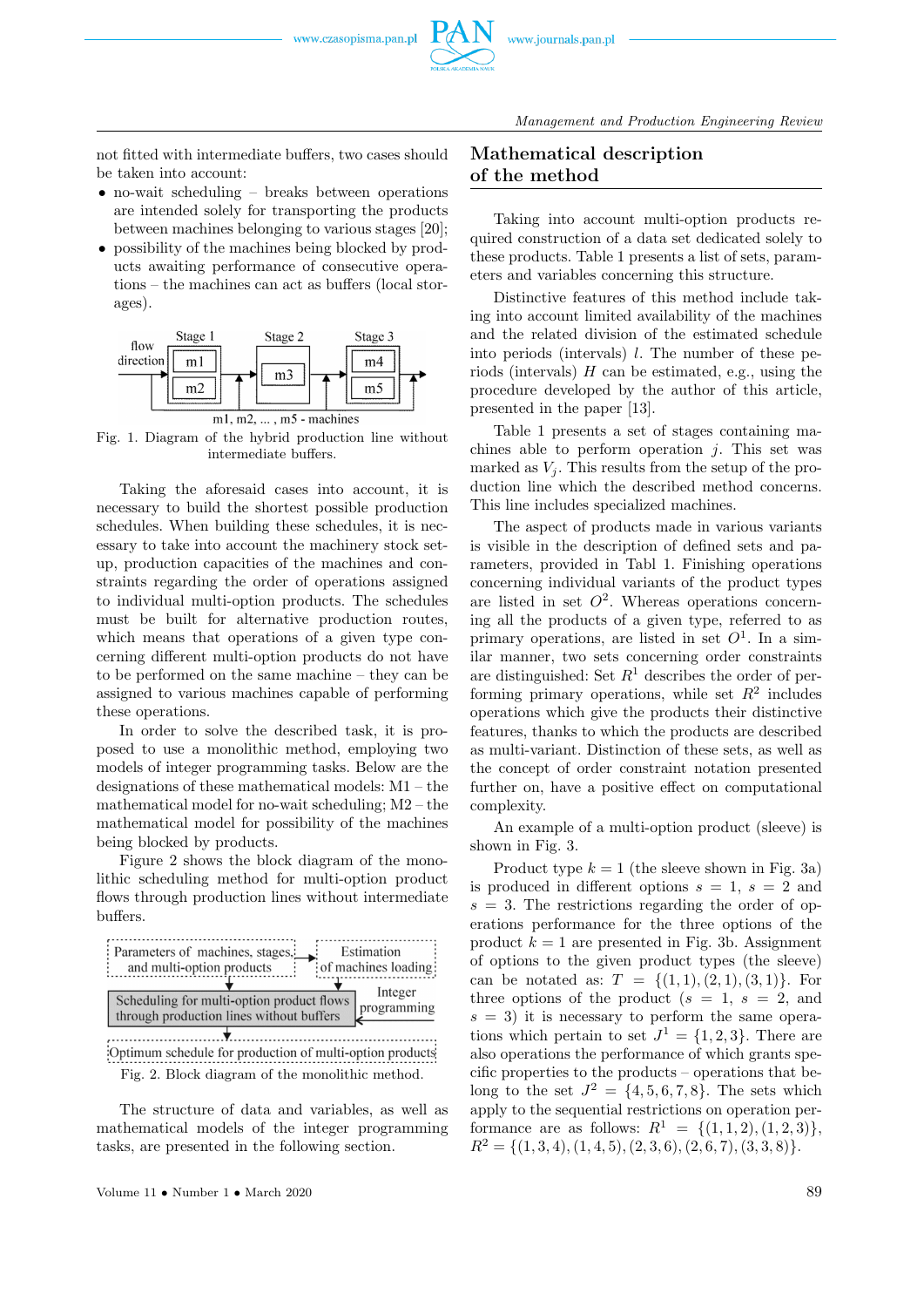www.czasopisma.pan.pl



*Management and Production Engineering Review*

Table 1

Summary of sets, parameters and variables used in the methods.

| Basic sets:                                 |                                                                           |                                                                                                                                                                                                              |  |  |  |  |  |
|---------------------------------------------|---------------------------------------------------------------------------|--------------------------------------------------------------------------------------------------------------------------------------------------------------------------------------------------------------|--|--|--|--|--|
| Ι                                           | -                                                                         | the set of machines: $I = \{1, , M\};$                                                                                                                                                                       |  |  |  |  |  |
| J                                           | $\qquad \qquad -$                                                         | the set of types of operations: $J = \{1, , N\};$                                                                                                                                                            |  |  |  |  |  |
| K                                           | $\qquad \qquad -$                                                         | the set of types of products: $K = \{1, , Z\}$ ;                                                                                                                                                             |  |  |  |  |  |
| L                                           | $\qquad \qquad -$                                                         | the set of periods (intervals): $L = \{1, , H\};$                                                                                                                                                            |  |  |  |  |  |
| S                                           | $\qquad \qquad -$                                                         | the set of product indices: $S = \{1, , U\};$                                                                                                                                                                |  |  |  |  |  |
| V                                           | $\overline{\phantom{0}}$                                                  | the set of stages: $V = \{1,,A\}.$                                                                                                                                                                           |  |  |  |  |  |
| Other sets:                                 |                                                                           |                                                                                                                                                                                                              |  |  |  |  |  |
| D                                           | $\overline{\phantom{m}}$                                                  | the set of pairs $(i, v)$ , in which production machine i is placed in the stage v;                                                                                                                          |  |  |  |  |  |
| J <sup>1</sup>                              | $\overline{\phantom{m}}$                                                  | the set of types of primary operations, $J^1 \subset J$ ;                                                                                                                                                    |  |  |  |  |  |
| $J^2$                                       | $\overline{\phantom{m}}$                                                  | the set of types of secondary operations, that distinguished multi-option products, $J^2 \subset J$ ;                                                                                                        |  |  |  |  |  |
| O <sup>1</sup>                              | $\overline{\phantom{0}}$                                                  | the set of pairs $(k, j)$ , in which the primary operations $j \in J^1$ is required for product of type $k \in K$ ;                                                                                          |  |  |  |  |  |
| O <sup>2</sup>                              | $\overline{\phantom{m}}$                                                  | the set of pairs $(s, j)$ , in which the secondary operation $j \in J^2$ is required for product $s \in S$ ;                                                                                                 |  |  |  |  |  |
| $R^1$                                       | $\hspace{1.0cm} \rule{1.5cm}{0.15cm} \hspace{1.0cm} \rule{1.5cm}{0.15cm}$ | the set of elements $(k, r, j)$ , in which operation j is executed immediately before task r, and operations r,<br>$j \in J^1$ are required for product of type k;                                           |  |  |  |  |  |
| $R^2$                                       | $\overline{\phantom{0}}$                                                  | the set of elements $(s, r, j)$ , in which operation j is executed immediately before task r, and operations r,<br>$j \in J$ are required for product s, one of this operation or both belong to set $J^2$ ; |  |  |  |  |  |
| T                                           | $\overline{\phantom{m}}$                                                  | the set of pairs $(s, k)$ , in which product s is type k;                                                                                                                                                    |  |  |  |  |  |
| $V_i$                                       |                                                                           | the set of the stages in which the machines are capable of execution of operation $j$ .                                                                                                                      |  |  |  |  |  |
| Parameters:                                 |                                                                           |                                                                                                                                                                                                              |  |  |  |  |  |
| $a_k$                                       |                                                                           | system readiness for performing operation concerning product of type $k \in K$ ;                                                                                                                             |  |  |  |  |  |
| $g_{ev}$                                    |                                                                           | transportation time between machines in stage $e$ and in stage $v$ ;                                                                                                                                         |  |  |  |  |  |
| $n_{il}$                                    | $=$                                                                       | 1, if machine i is available during period l, otherwise $n_{il} = 0$ ;                                                                                                                                       |  |  |  |  |  |
| $p_{jk}^1$                                  | $\qquad \qquad -$                                                         | processing time for primary operation $j \in J^1$ for product of type k;                                                                                                                                     |  |  |  |  |  |
| $p_{is}^2$                                  |                                                                           | processing time for secondary operation $j \in J^2$ for product s.                                                                                                                                           |  |  |  |  |  |
| Decision variables:                         |                                                                           |                                                                                                                                                                                                              |  |  |  |  |  |
| $x_{i j s l}$                               |                                                                           | 1, if product s is assigned to machine i to perform operation j in period l, otherwise $x_{ijsl} = 0$ .                                                                                                      |  |  |  |  |  |
| Variables formulated for the M2 model only: |                                                                           |                                                                                                                                                                                                              |  |  |  |  |  |
| $w_{is}$                                    |                                                                           | time of starting operation $j$ on machine $i$ ;                                                                                                                                                              |  |  |  |  |  |
| $z_{is}$                                    |                                                                           | time of ending operation $j$ on machine $i$ ,                                                                                                                                                                |  |  |  |  |  |
| $y_{isl}$                                   | =                                                                         | 1 if machine i is blocked during period l by product s, otherwise $y_{isl} = 0$ .                                                                                                                            |  |  |  |  |  |



- 3 profiling and finishing of the hole;
- the secondary operations:
- 4 splinway milling;
- 5 performance of the thread using taper tap;
- 6 performance of the splined hole;
- 7 performance of the transverse holes;
- 8 precise machining of the hole.



According to the designations listed in Table 1, the production line can simultaneously manufacture Z types of products  $k \in K$ . The production volume is determined by parameter  $U$ , constituting the number of all the products  $s \in K$ , which can be produced in different variants.

The M1 and M2 mathematical models:

minimize: 
$$
\sum_{i \in I} \sum_{j \in J} \sum_{s \in S} \sum_{l \in L} l x_{i j s l}, \qquad (1)
$$

subject to: 
$$
\sum_{i \in I} \sum_{j \in J} x_{ijsl} \le 1; l \in L; s \in S,
$$
 (2)

$$
\sum_{j \in J} \sum_{s \in S} x_{ijsl} \le n_{il}; i \in I; l \in L,
$$
 (3)

$$
\sum_{i \in I} \sum_{l \in L: n_{il}=1} x_{ijsl} = p_{jk}^1; \ j \in J^1; \\
(s, k) \in T: (k, j) \in O^1,
$$
\n(4)

90 Volume 11 • Number 1 • March 2020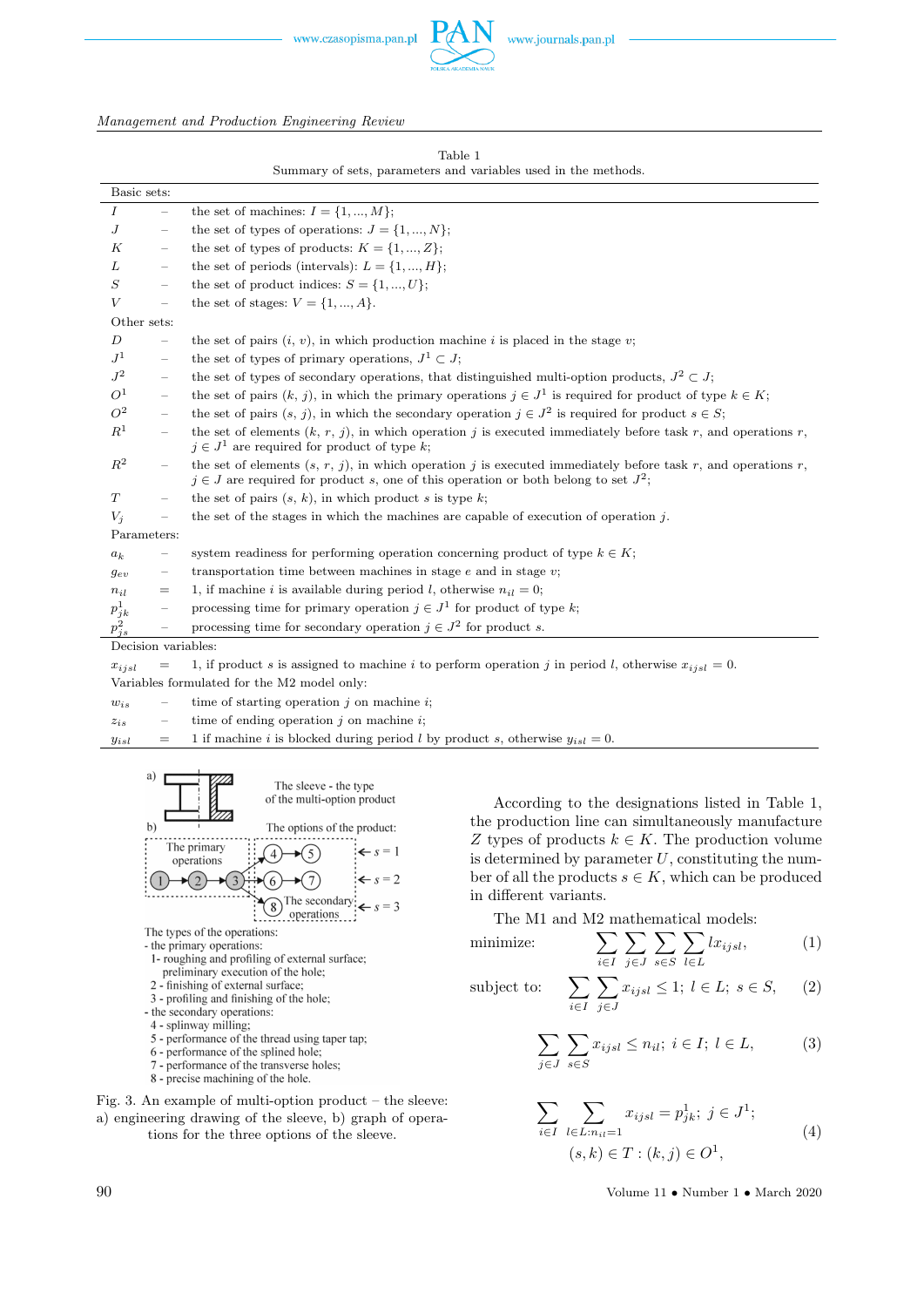



 $\sum$ i∈I  $\sum$  $l \in L: n_{il} = 1$  $x_{ijsl} = p_{js}^2;$  $j \in J^2; s \in S: (s, j) \in O^2,$ (5)

$$
x_{ijsl} = 0; (i, v) \in D; v \notin V_j; j \in J; l \in L; s \in S,
$$
 (6)

$$
x_{\tau rsf} + x_{ijsl} \le 1; \ (\tau, v)(i, v) \in D; \ rj \in J; \qquad (7)
$$

$$
fl \in L; \ s \in S; \ r \ne j; \ \tau \ne i,
$$

$$
ix_{ijsl} \geq \tau x_{\tau rsf} - (H+1)(1-x_{ijsl});
$$
  
\n
$$
i\tau \in I; (s,k) \in T; \; lf \in L;
$$
  
\n
$$
(k,r,j) \in R^1 \vee (s,r,j) \in R^2,
$$
  
\n(8)

$$
lx_{ijsl} - fx_{\tau rsf} \ge 1 + g_{ev} - (H+1)(1 - x_{ijsl});
$$
  

$$
(i, v)(\tau, e) \in D; \ f l \in L;
$$
 (9)

$$
((s,k)\in T; (\kappa,r,j)\in R^1; \ \kappa = k) \lor (s,r,j)\in R^2,
$$
  

$$
l_{\mathcal{L}_{\kappa+1}} \geq c_1; \ \ i \in I; \ \ i \in I; \ \ l \in I; \ \ (s,k)\in T \tag{10}
$$

$$
lx_{ijsl} \ge a_k; \ \ i \in I; \ \ j \in J; \ \ l \in L; \ \ (s,k) \in T, \ \ (10)
$$

$$
x_{ijsl} \in \{0,1\}i \in I; \ \ j \in J; \ \ l \in L; \ \ s \in S. \tag{11}
$$

For the model M1 only (for no-wait scheduling):

$$
lx_{ijsl} - fx_{irsf} - 1 \le g_{ev} \sum_{q \in L: f < q < l} (x_{ijsq} + x_{irsq}) + (H + 1)(1 - x_{ijsl});
$$
\n
$$
(s, k) \in T; \ (i, v)(\tau, e) \in D; \ l f \in L; \ f < l; \\
 (k, r, j) \in R^1 \lor (s, r, j) \in R^2.
$$
\n
$$
(12)
$$

For the model M2 only (for possibility of blocking machines):

$$
lx_{ijsl} - fx_{irsf} - 1 \le \sum_{q \in L: f < q < l} (x_{ijsq} + x_{irsq}) \\
 \quad + (H + 1)(1 - x_{ijsl}); \\
 \quad (s, k) \in T; \ i \in I; \ lf \in L; \ f < l; \\
 \quad (k, r, j) \in R^1 \lor (s, r, j) \in R^2,
$$
\n
$$
(13)
$$

$$
lx_{ijsl} - fx_{\tau rsf} - 1 \le g_{ev} + \sum_{q \in L: f < q < l} (x_{ijsq} + x_{\tau rsq}) + \sum_{q \in L} y_{\tau sq} + (H+1)(1 - x_{\tau rsf}); \tag{14}
$$

 $lf \in L; f < l; (i, v)(\tau, e) \in D; e < v;$ 

 $((s, k) \in T; (\kappa, r, j) \in R^1; \kappa = k) \vee (s, r, j) \in R^2,$ 

$$
w_{is} \ge lx_{ijsl} - \sum_{f \in L} \sum_{r \in J} x_{irsf} + 1 - (H + 1)(1 - x_{ijsl});
$$
  

$$
i \in I; j \in J; l \in L; s \in S,
$$
 (15)

$$
w_{is} \le lx_{ijsl} + (H+1)(1 - x_{ijsl});
$$
  
 $i \in I; j \in J; l \in L; s \in S,$  (16)

$$
z_{is} \ge lx_{ijsl} - (H+1)(1 - x_{ijsl});
$$
  
 $i \in I; j \in J; l \in L; s \in S,$  (17)

Volume  $11 \cdot \text{Number } 1 \cdot \text{March } 2020$  91

*Management and Production Engineering Review*

$$
ly_{\tau sl} \le w_{is} - g_{ev} - 1 + (H + 1)(1 - y_{\tau sl});
$$
  

$$
(\tau, e)(i, v) \in D; e < v; l \in L; s \in S,
$$
 (18)

$$
ly_{\tau sl} \ge z_{\tau s} + 1 - (H + 1)(1 - y_{\tau sl});
$$
  
( $\tau, e$ )  $\in$  D;  $v \in V$ ;  $e < v$ ;  $l \in L$ ;  $s \in S$ , (19)

$$
\sum_{s \in S} (x_{ijsl} + y_{isl}) \le 1; \ i \in I; \ j \in J; \ l \in L, \qquad (20)
$$

$$
y_{isl} \in \{0, 1\} \, w_{is} z_{is} \ge 0; \ i \in I; \ l \in L; \ s \in S. \tag{21}
$$

The shortest possible schedules using M1 and M2 mathematical models are determined by minimizing the value of sum (1). As a result, the production operation completion times on individual machines are the shortest. The constraints built for M1 and M2 mathematical models ensure: (2) – performance of no more than one operation for each multi-option product in any given period (time interval); (3) – performance of no more than one operation at a time by the machine, if in this period the machine is available for production operation performance; (4) and  $(5)$  – distribution of all the primary operations  $(4)$ and secondary operations among the machines;  $(6)$  – elimination of assignment of operations to inappropriate machines;  $(7)$  – no more than one machine at each stage being loaded by the given multi-option product;  $(8)$  – unidirectional product flow along the production hybrid line;  $(9)$  – taking into account the given sequence of primary and secondary operations; (10) – performance the multi-option products only when the production line is ready for this;  $(11)$  – binarity of the decision-making variables.

The next constraint is formulated for the M1 model only. Constraint (12) ensures not only nowait scheduling (intervals between the operations are used solely to transport the product), but also continuity of performing consecutive operations. Moreover, thanks to this constraint, operations concerning a product, performed on a single machine, are not separated with other operations, assigned to different products.

The last constraints regarding the M1 model ensure:  $(13)$  – continuity of performing operations regarding a specific product on the given machine – just like in the case of constraint  $(12)$ ;  $(14)$  – determination of the length of the period in which the machine must be blocked by the multi-option product;  $(15)$ – $(17)$  – determination of starting and ending times for operations concerning individual products on the given machines (if product s does not encumber machine  $i$ , then values of variables  $w_{is} = z_{is} = 0$ ; (18) – machine blocked by product (acting as a buffer) before performing the next operation and before transport to the following stage;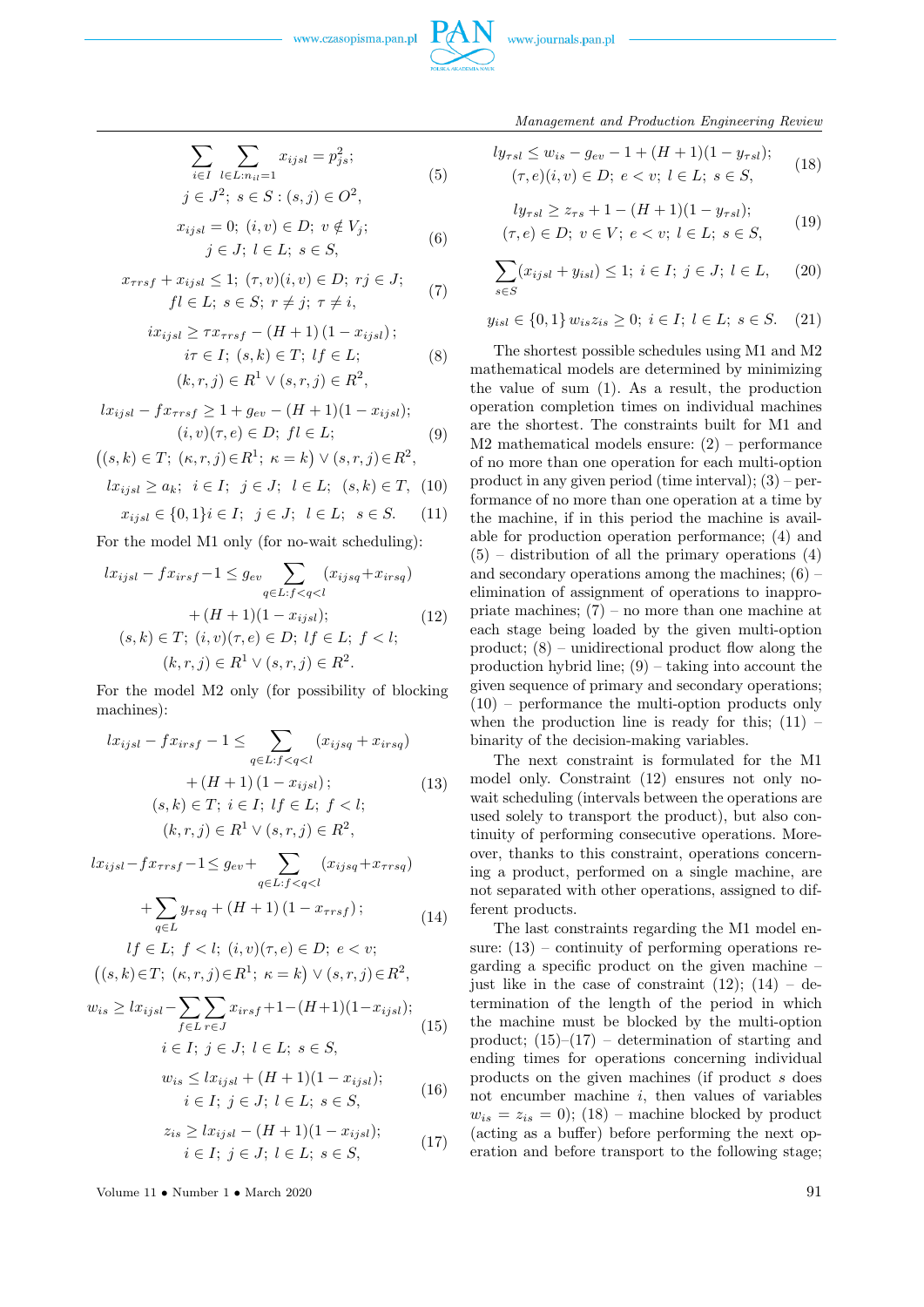www.czasopisma.pan.pl



#### *Management and Production Engineering Review*

(19) – machine blocked by product immediately upon completing the operations concerning this product on that machine;  $(20)$  – machine cannot act as a buffer while an operation is performed on this machine;  $(21)$  – relevant types of variables.

# **Verification of the method – computational experiments**

The presented mathematical models have been verified and compared by means of computational experiments. The described M1 and M2 mathematical models were coded in the AMPL language (*A Mathematical Programming Language*) [21], and next \*.mps files were generated. Computations were performed using the GUROBI optimizer [22]. The computational experiments covered 5 groups of tasks. For each one of the groups of tasks, 25 examples were solved.

Lengths are compared for schedules determined on the basis of the M1 and M2 models. Length of each schedule  $C_{\text{max}}$  was determined based on formula (22). Computational times are provided as well.

$$
C_{\text{max}}^{M} = \max_{i \in I, j \in J, l \in L, s \in S} l x_{ijsl}
$$
  
- for the M mathematical model. (22)

Indexes concerning comparison of the M1 and M2 models are defined in formulas  $(23)$ . Index c is intended for comparing the lengths of the determined schedules, whereas index t concerns comparison of the computation times, where  $CPU^{\text{M}}$  – computation time when using the M model.

$$
c = \frac{C_{\text{max}}^{\text{M1}} - C_{\text{max}}^{\text{M2}}}{C_{\text{max}}^{\text{M2}}} \cdot 100\%;
$$
  

$$
t = \frac{CPU^{\text{M1}} - CPU^{\text{M2}}}{CPU^{\text{M2}}} \cdot 100\%.
$$
 (23)

Parameters of test task groups and average values if indexes defined in Eqs (23) are listed in Table 2.

Table 2 Specification of parameters of groups of tasks and results of computational experiments.

| Group          | Parameters of groups |                |    |   |    |    | Results of experiments    |           |  |  |  |
|----------------|----------------------|----------------|----|---|----|----|---------------------------|-----------|--|--|--|
|                | А                    |                | N  | Z | S  | H  | $c \, \lbrack \% \rbrack$ | $t\,[\%]$ |  |  |  |
|                | $\overline{2}$       | $\overline{4}$ | 10 | 4 | 8  | 16 | 17.3                      | 10.3      |  |  |  |
| $\overline{2}$ | 3                    | 6              | 12 | 4 | 8  | 18 | 15.3                      | 10.0      |  |  |  |
| 3              | 3                    | 6              | 14 | 5 | 10 | 18 | 14.2                      | 10.4      |  |  |  |
| 4              | 4                    | 8              | 14 | 5 | 12 | 20 | 14.0                      | 11.2      |  |  |  |
| 5              | 4                    | 8              | 16 |   | 14 | 22 | 14.1                      |           |  |  |  |

Numbers of:  $A$  – stages,  $M$  – machines,  $N$  – types of operations,  $Z$  – types of products,  $U$  – products,  $H$  – periods.

The average values of indexes c listed in Table 2 show that use of the M1 model (regarding no-wait scheduling) resulted in determination of schedules up to 17% longer – compared to schedules where machines can be used as intermediate buffers. The longest schedule built for no-wait scheduling, concerning a group of 5 test tasks, was almost 20% longer than a schedule which permitted the machines to be blocked by products waiting for consecutive operations.

The average values of the determined factors t indicate that in the case of no-wait scheduling, the computation time was over 10% longer than when the M2 model was used. The computations were performed using CPU Intel Core i7-8550U 4GHz.

In the case of no-wait scheduling, schedules determined based on the presented monolithic approach (using model M1) and schedules created using the hierarchical method presented in the paper  $[23]$  – after modifying this method by removing constraints regarding intermediate buffer and adding a restraint which ensures no-wait scheduling, i.e. counterpart to constraint (12), were also compared. Application of the monolithic method described herein had a positive impact on the quality of the solutions – the defined schedules were optimal, about 4–6% shorter than in the case of the M1 model – compared to the hierarchical method. Application of the hierarchical method resulted in determination of schedules which were 3.8–5.7%, but solutions were defined in a shorter time – by about 20%.

#### **Conclusions**

It should be emphasized that the developed method is related to group technology [16]. The products are grouped according to technological operations, some of which are identical (in the case of a product group – these operations are called primary), and some of which can be similar (in the case of individual product variants). Product grouping simplifies scheduling of multi-option products.

One advantage distinctive of the described monolithic method, related to group technology, is that it provides for multi-option products – the details which set the products apart can be adapted to the requirements of the customers. Thanks to the constructed data structure regarding these products, the sizes of the tasks to solve are about 8–10% smaller compared to the data structure where each multi-variant product would be described (digitally) separately, without detailing identical operations for a specific product type (primary operations) and without taking into account the order constraints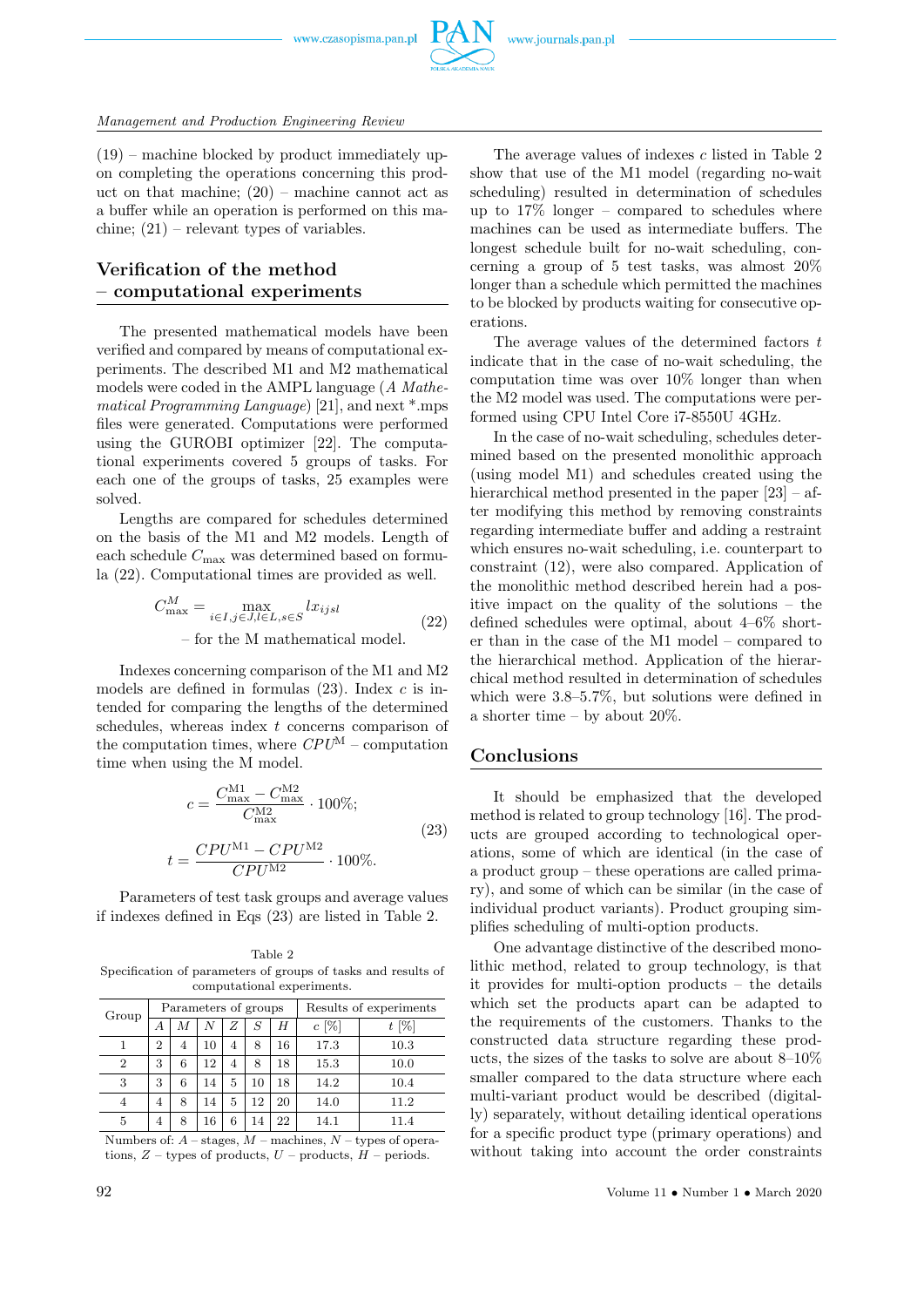

– identical for option product types. Such a data structure has a positive impact on the time required for the computations, which is important in the case of the monolithic approach to problem solving. Thanks to this one-level approach and using integer programming, the propose method allows to determine optimum solutions – the shortest schedules are constructed.

This method is also unique in that it takes into account limited availability of the machines. Therefore, it provides for any scheduled stoppages, e.g. for maintenance.

Further studies concerning creation of production schedules for multi-option products are planned. It is possible to distinguish three main directions of these studies. The first one concerns creation of a scheduling method where the schedules are determined in a relatively short time. It is planned to build a relaxation heuristics. This heuristics will make use of the presented mathematical models, without the integer requirements of decision variables. Continuous variables will be taken into account. This will reduce the time of solving the task which the method applies to. Procedures for modifying the original solution will be developed, in order to meet all the constraints featured in the mathematical models. The second direction of the planned studies concerns assembly systems. The developed method will be modified in order to take into account the issues of assembly on unidirectional assembly lines. The created schedule will not only solve the task of assigning assembly operations to the machines, but also the task of arranging the feeders of components for the assembled products. It is planned to develop both a method intended to determine optimum solutions and heuristics which, in a relatively short time, create an optimum assembly schedule, yet the solution is encumbered with a certain deviation from the optimum. Another direction of further studies provides for the possibility of rescheduling. The newly-created schedule will also provide for product operations which could not be performed in accordance with the original schedule, e.g. due to machine malfunctions.

Therefore, the described method may be the basis for further studies, as demonstrated in the previous paragraph. Of course, the studies may also be directed elsewhere, such as e.g. simultaneous scheduling and lot-sizing problem. The issues concerning such studies are described in the paper [24].

The presented mathematical models can be, of course, modified, to adapt them to the changing conditions of the production process. The current development of computer technology and software offers good perspectives for the method presented here.

Thanks to this development, it is possible to solve increasingly large problems in decreasingly short time, and to determine optimum solutions.

#### **References**

- [1] Varela M.L.H., Trojanowska J., Carmo-Silva S., Costa N.M.L., Machado J., *Comparative simulation study of production scheduling in the hybrid and the parallel flow*, Management and Production Engineering Review, 8, 2, 68–70, 2017.
- [2] Chan F.T.S, Li N., Chung S.H., Saadat M., *Management of sustainable manufacturing systems – a review on mathematical problems*, International Journal of Production Research, 55, 4, 1210–1225, 2017.
- [3] Hassani Z.I.M., Barkany A.E., Abbasi I.E., Jabri A., Darcherif A.M., *Planning and scheduling of production system in conditioning line: industrial application, optimization and simulation approach*, Management and Production Engineering Review, 10, 4, 3–10, 2019.
- [4] Li X., Gao L., Zhang C., Shao X., *A review on Integrated Process Planning and Scheduling*, International Journal of Manufacturing Research, 5, 2, 161– 180, 2010.
- [5] Sugimura N., Shrestha R., Tanimizu Y., Iwamura K., *A study on integrated process planning and scheduling system for holonic manufacturing*, Process Planning and Scheduling for Distributed Manufacturing, Springer, London, UK, 311–334, 2006.
- [6] Soualhia M., Khomh F., Tahar S., *Task Scheduling in Big Data Platforms: A Systematic Literature Review*, The Journal of Systems and Software, 134, 170–189, 2017.
- [7] Ruiz R., V´azquez-Rodriguez J.A., *The Hybrid Flow Shop Scheduling Problem*, European Journal of Operational Research, 205, 1, 1–18, 2010.
- [8] Sawik T., *Loading and scheduling of a flexible assembly system by mixed integer programming*, European Journal of Operational Research, 154, 1, 1–19, 2004.
- [9] Ronconi D.P., Birgin E.G., *Mixed-Integer Programming Models for Flowshop Scheduling Problems Minimizing the Total Earliness and Tardiness*, [in:] Ríos-Mercado R., Ríos-Solís Y. [Eds], Just-in-Time Systems. Springer Optimization and Its Applications, vol. 60, Springer, New York, 2012.
- [10] Gonzales T.F. [Ed.], *Handbook of Approximation Algorithms and Metaheuristics*, Chaoman and Hall/CRC, New York, 2007.
- [11] Behnamin J., Fatemi Ghomi S.M.T., *Hybrid flowshop scheduling with machine and resource depen-*